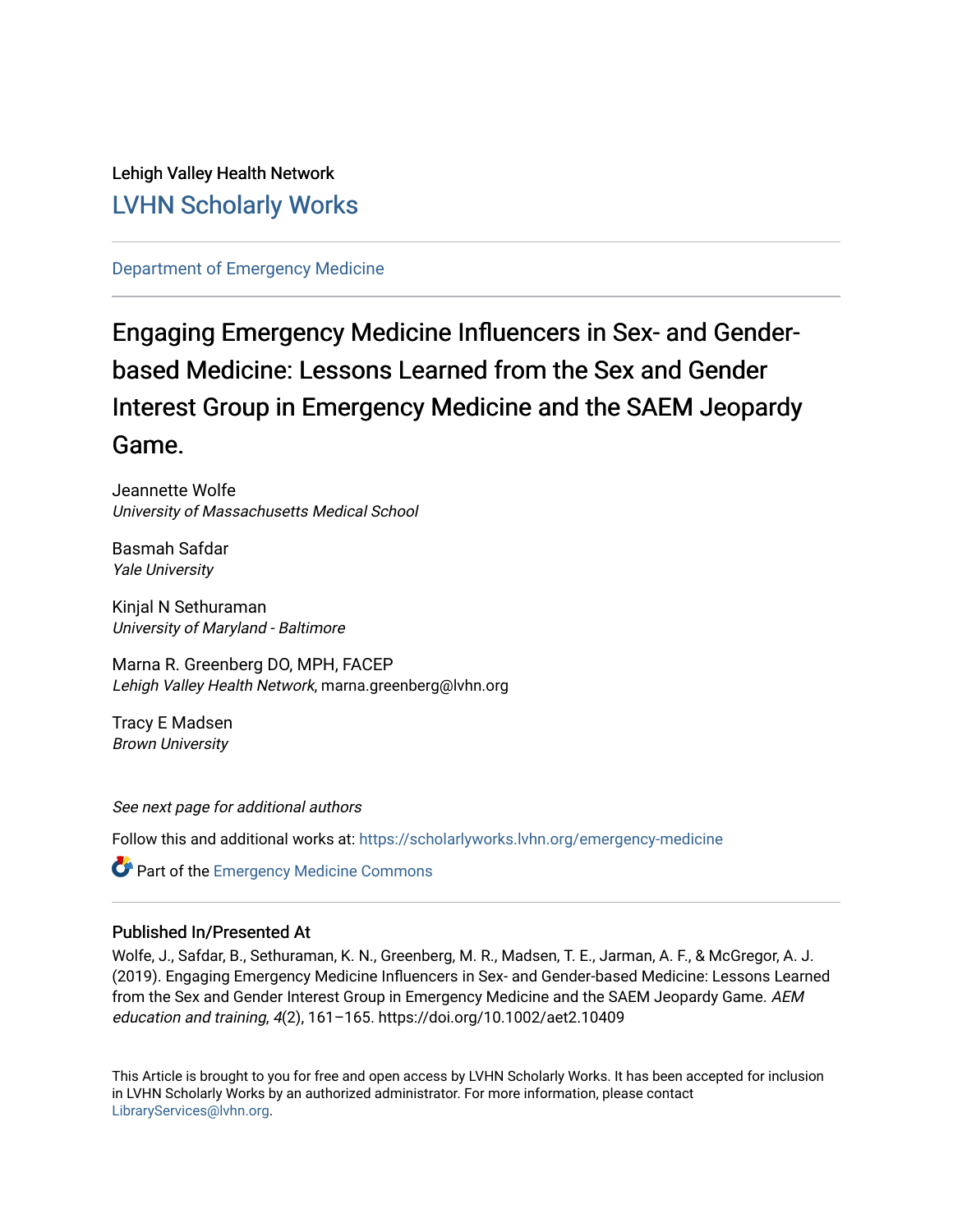### Authors

Jeannette Wolfe; Basmah Safdar; Kinjal N Sethuraman; Marna R. Greenberg DO, MPH, FACEP; Tracy E Madsen; Angela F Jarman; and Alyson J McGregor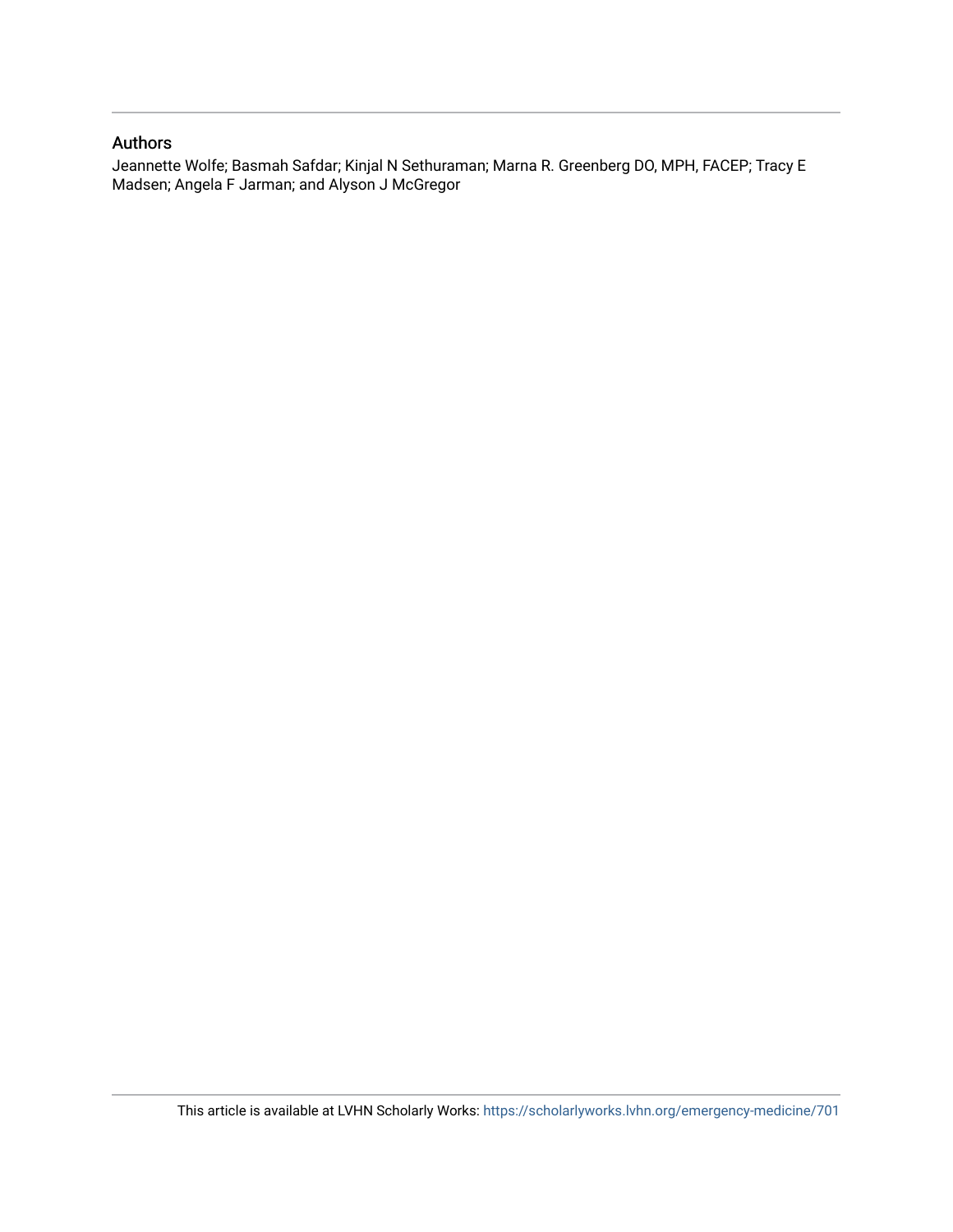# Engaging Emergency Medicine Influencers in Sex- and Gender-based Medicine: Lessons Learned from the Sex and Gender Interest Group in Emergency Medicine and the SAEM Jeopardy Game

Jeannette Wolfe, MD<sup>1</sup>, Basmah Safdar, MD<sup>2</sup>, Kinjal N. Sethuraman, MD<sup>3</sup> (D, Marna R. Greenberg, DO<sup>4</sup>, Tracy E. Madsen, MD<sup>5</sup>, Angela F. Jarman, MD<sup>6</sup>, and Alyson J. McGregor, MD<sup>5</sup>

#### ABSTRACT

The Sex and Gender in Emergency Medicine (SGEM) interest group of the Society of Academic Emergency Medicine (SAEM) was established to increase research and to disseminate knowledge about the influence of sex and/or gender in acute care medicine and on patient outcomes. To help facilitate these goals, over the past 4 years, SGEM has created, delivered, and honed a Jeopardy-like scientific quiz game for the annual SAEM national meeting. Here we describe the SAEM Jeopardy Game's development, implementation, evolution, and outcomes as well as our targeted approach to access and engage emergency medicine stakeholders in its participation.

#### NEED FOR INNOVATION

M ore than 25 years ago, the National Institutes of Health (NIH) implemented a policy requiring grant applicants to include both males and females in human clinical trials. In 2015, they expanded this mandate to include preclinical biomedical research. $1-3$  Even with the NIH prompts and continually mounting evidence identifying clinically important sex and gender differences in disease, pharmacology, therapeutic interventions, and medical outcomes, the earnest inclusion of the variables of sex and gender into mainstream medical research and clinical care has been slow to occur. As many sex- and gender-based medicine

(SGBM) principles are directly related to acute care, we, as leaders of Sex and Gender in Emergency Medicine (SGEM) Interest Group at SAEM, identified a need to accelerate education surrounding SGBM within academic emergency medicine (EM).4–<sup>7</sup> This innovation paper describes how a Jeopardy-like game may facilitate knowledge translation of SGBM principles to academic emergency physicians (EPs) to enhance their use in clinical care, teaching, and research.

#### BACKGROUND

The first didactic featuring sex as a biologic variable in EM was presented at the SAEM Annual Meeting in

From the <sup>1</sup>Department of Emergency Medicine, University of Massachusetts Medical School- Baystate, Springfield, MA; the <sup>2</sup>Department of Emergency Medicine, Yale University, New Haven, CT; the <sup>3</sup>Department of Emergency Medicine, University of Maryland, Baltimore, MD; the <sup>4</sup>Department of Emergency Medicine, Lehigh Valley Health Network/University of South Florida Morsani College of Medicine Lehigh Valley Campus, Allentown, PA; the <sup>5</sup>Department of Emergency Medicine at the Alpert Medical School of Brown University, Providence, RI; and the <sup>6</sup>Department of Emergency Medicine, University of California–Davis, Sacramento, CA.

Received October 22, 2019; revision received October 28, 2019; accepted October 31, 2019.

The Jeopardy Game was funded by the Alpert Medical School of Brown University, Department of Emergency Medicine Section of Sex and Gender in Emergency Medicine, and the Society of Academic Emergency Medicine

The authors have no relevant financial information or potential conflicts to disclose.

Supervising Editor: Teresa Chan, MD.

Address for correspondence and reprints: Jeannette Wolfe, MD; e-mail: [jeannette.wolfe@baystatehealth.org.](mailto:)

AEM EDUCATION AND TRAINING 2020;4:161–165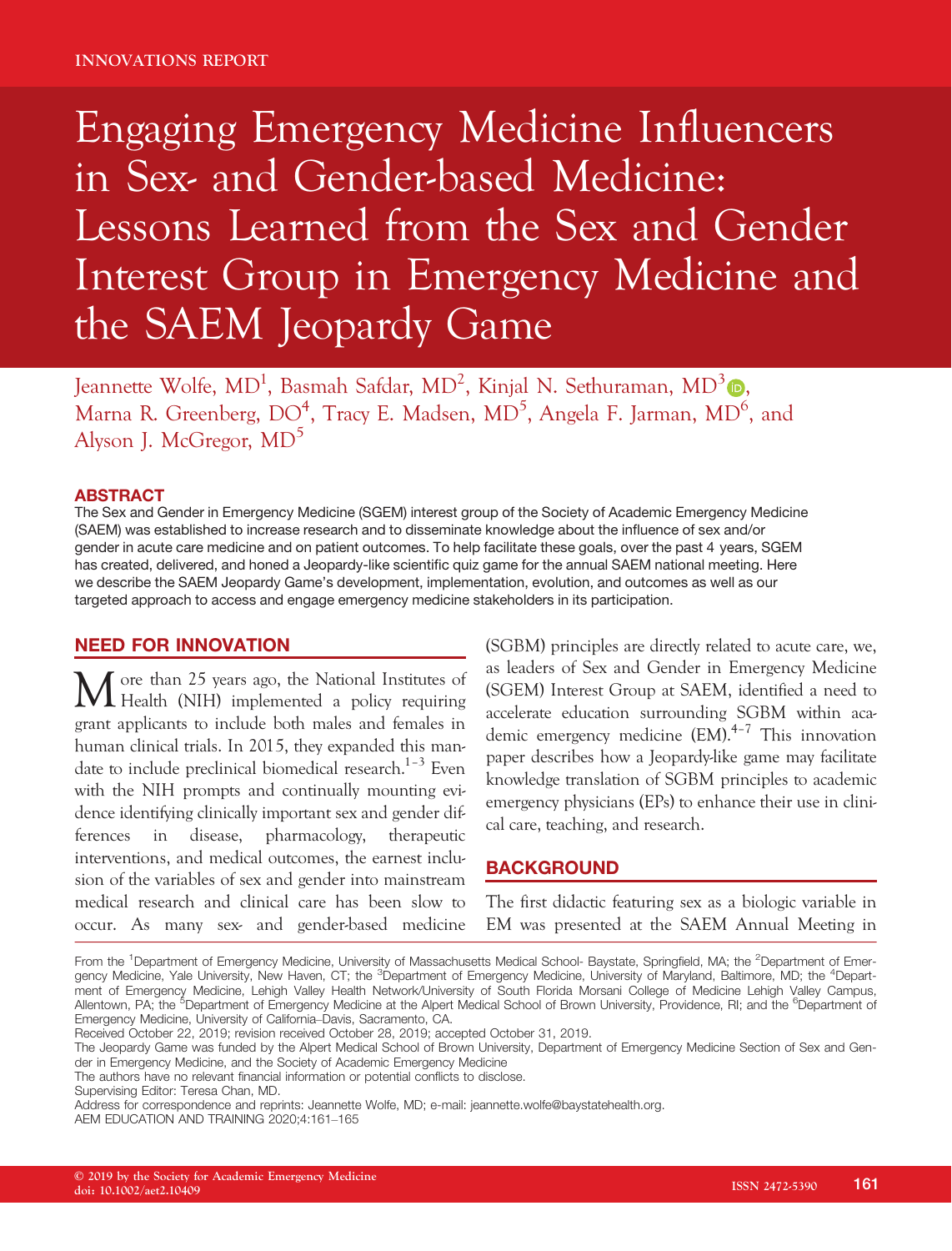2007—it was attended by two registrants. The SGBM in EM awareness gap was further highlighted by a 2011 systematic review showing that although 18% of EM-driven original research publications reported sex and gender as independent variables, only 2% analyzed them as a primary or secondary outcome.<sup>8</sup> This gap was the impetus for the 2014 Gender-Specific Research in Emergency Care Consensus Conference. The conference was attended by EM researchers, clinicians, and policy leaders, and it established a research template to identify and correct knowledge gaps in EM initiated projects.<sup>9</sup> Importantly, it also was a catalyst for the formation of SGEM. Since its inception, SGEM has contributed didactic sessions to every national SAEM conference and now has over 230 members. A keystone project of SGEM has been its creation of the SAEM Jeopardy game (SJG).

#### OBJECTIVE OF INNOVATION

The SJG was created as a novel platform to educate and engage the EM community about the importance sex and gender in emergency care.

#### DEVELOPMENT PROCESS

Gaming methods have been described for over 20 years as augmentation tools for teaching biomedical sciences, and EM has embraced their use in ultrasound and simulated educational sessions such as

Sonogames and SimWars.<sup>10,11</sup> SJG was developed as a game using a PowerPoint template. In the inaugural 2016 game, SGBM categories were chosen by SGEM expert consensus. Since then, questions have been updated primarily by the lead author using multiple sources including SGBM reference texts, SGBM flagged research from Google Scholar Alerts, practice changing studies collated by SGEM, and research highlighted in popular media.<sup>12,13</sup> The questions are then peer-reviewed and revised by other SJG committee members. The format of questions varies and has included questions with binary or short answers as well as those requiring interpretations of echocardiograms, graphs, or ultrasounds. Embedded videos featuring prominent EM SGBM researchers have also been used. These videos included both a question and a commentary by each researcher underscoring the added value that SGBM brought to their work. In 2019, an action plan category was added to give EPs more concrete tools to increase SGBM's awareness and inclusion at their own institutions.<sup>14,15</sup> A sample of SAEM Jeopardy categories, questions, and answers from previous games can be found in Table 1.

#### IMPLEMENTATION

The SJG was conceived to bring the routine consideration of sex and gender into mainstream clinical care for EPs. It aligned well with SGEM's mission to increase knowledge translation of SGBM within EM.

#### Table 1

A Sample of SAEM Jeopardy Categories, Questions, and Answers From Previous Games

| Category                     | Question                                                                                                                                                                        | Answer                                                                                                       |
|------------------------------|---------------------------------------------------------------------------------------------------------------------------------------------------------------------------------|--------------------------------------------------------------------------------------------------------------|
| <b>Basic definitions</b>     | This refers to one's chromosomal and hormonal<br>make-up                                                                                                                        | Biological sex<br>"Every cell has a sex and every individual<br>is gendered"                                 |
| Heart to Heart (cardiology)  | Higher stroke risk from this rhythm (with EKG<br>showing atrial fibrillation)                                                                                                   | Female<br>(follow-up slide shows CHADS VASC)<br>score showing that female sex is an<br>independent variable) |
| Procedures                   | In female ED patients > 80, half who got this common<br>procedure did not have any clear indication for it                                                                      | Foley catheter <sup>38</sup>                                                                                 |
| Crash and Boom (trauma)      | In 2017, males made up this percentage of people<br>fatally injured in motor vehicle crashes (within 10%)                                                                       | 71% <sup>39</sup>                                                                                            |
| Sex and Drugs (pharmacology) | Ethanol and likely zolpidem get chewed up by this<br>stomach enzyme that is revved up by testosterone                                                                           | Alcohol dehydrogenase                                                                                        |
| Research                     | In a recent sampling of 2008-2013 randomized<br>controlled trials from major journals, this percentage<br>had overrepresentation of males (within 10%)                          | $43\%$ <sup>6</sup>                                                                                          |
| <b>Diversity</b>             | In 2019, The Lancet published a study evaluating<br>millions of papers and correlated the likelihood of<br>reporting biological sex in write-up and published<br>papers to this | Female gender of first or last author 38                                                                     |

\*This phrase is adapted from the Institute of Gender and Health in the Canadian Institutes of Health Research.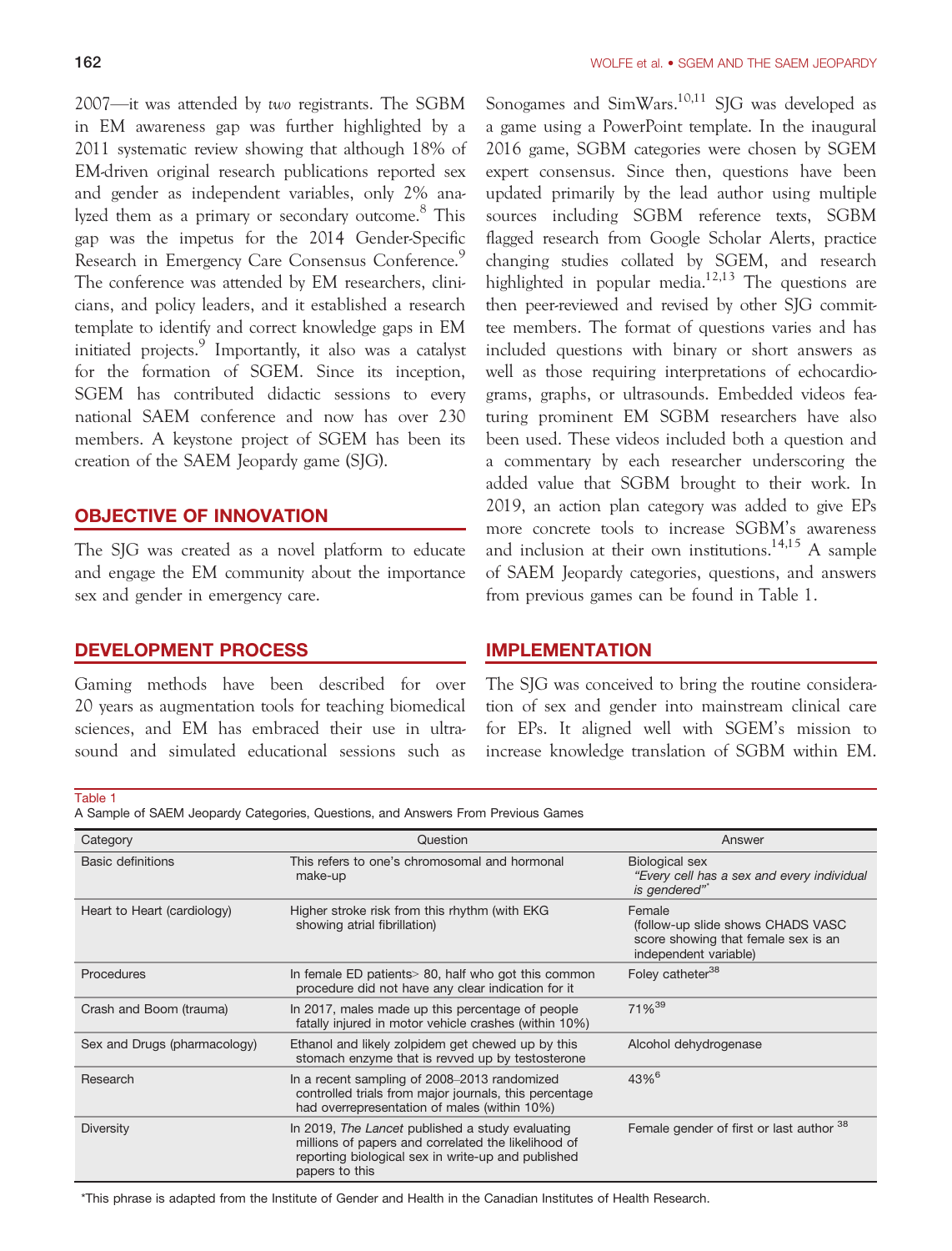We started this initiative by targeting prominent EM stakeholders as game participants. By engaging them, the objective was to have these stakeholders champion the further dissemination of SGBM through their own influential networks. In addition, attracting prominent EM individuals to participate in SJG was a strategy to increase audience attendance and participation. Past SJG participants include SAEM presidents and members of the board of directors, department chairs, journal editors, prominent EM researchers, and highprofile social media influencers. Most recently we added resident and medical students board of directors (RAMs) team. Each year, stakeholders have been invited to captain a team of three players to compete against two other teams.

The game itself is played with three teams, a host, a score keeper, and at least one judge. Audience participation is encouraged both by answering questions missed by the team and by live marketing through social media. The host rewards anyone who can correctly answer the question with a small prize or a SJG branded T-shirt. At the end of the SJG, prizes are awarded for three categories: overall winner based on most points, team spirit, and social media influencer. The team receiving the loudest and most enthusiastic response from the audience gets the award for team spirit. Finally, the social media award is given to the team and its followers that post the most tweets using their team-specific hashtag that is registered with Symplur's Healthcare hashtag project.<sup>16</sup> Over the years, the number of hashtag-driven tweets has varied significantly between teams. With the inclusion of RAMS, we hope to increase the consistency of SJG's social media presence and generationally expand its audience.

Intentional promotion of the SJG has expanded over the past few years and now includes multiple avenues. Announcements are sent to SGEM, AWAEM, and ADIEM communication liaisons and listservs and members are encouraged to share SJG details with their own networks. In addition, we now promote SJG in the spring edition of the SAEM's official newsletter, "Pulse." Finally, we continue to work with SAEM to increase SJG's visibility on the conference's master schedule and official app.

#### **OUTCOMES**

Since initiation, SJG's attendance has steadily increased and in 2019 included over 100 participants. Informal feedback from past team members suggests that SJG has changed their perception concerning the relevance of this material to EM.

I think "gamifying" the topic of sex and gender facilitates the discussion of a challenging topic. The number of people in the audience who often gasped at the answers, because it was new knowledge was telling. For me, there were so many areas that the questions touched upon, where I was completely unaware.—SAEM Board Member

Since its inception, the sponsorship of SJG has also expanded. SJG initially started out as an didactic solely created by SGEM. In 2018, SGEM partnered with the Academy of Women in Academy Emergency Medicine (AWAEM) and with the Academy of Diversity and Inclusion in Emergency Medicine (ADIEM). This was a natural collaboration as many gender-related health outcome disparities are exacerbated by race and sexual minority status, and several recent articles have suggested that diverse research teams are more likely to include the variables of sex and gender in their study designs.<sup>5,17</sup> These relationships increased our ability to market the program and expand our audience.

Funding of this SJG has also expanded over the years. The first 2 years were funded by the Division of Sex and Gender in Emergency Medicine at Alpert Medical School at Brown University. Our initial success formed the basis for obtaining SAEM grants in successive years to cover the SJG promotional costs and awards. We have successfully partnered with SAEM's administration resulting in key benefits such as high-profile time slots (e.g., the opening reception) and recruitment of prominent stakeholders for the game.

In 2019, we shifted from institutional-based teams to organizational ones. Specifically, the last SJG had SAEM Board of Directors competing against journal editors and RAMS. The RAMS team won and appeared to be particularly knowledgeable about the gender-based questions, possibly highlighting a generational based knowledge gap in this area.

Besides sharing the content of the SJG with an increasing number of EPs at the SAEM national conference, versions of the game have been used to disseminate SGBM knowledge more broadly throughout the medical community. To date the game has been replayed at institutional grand rounds and digitally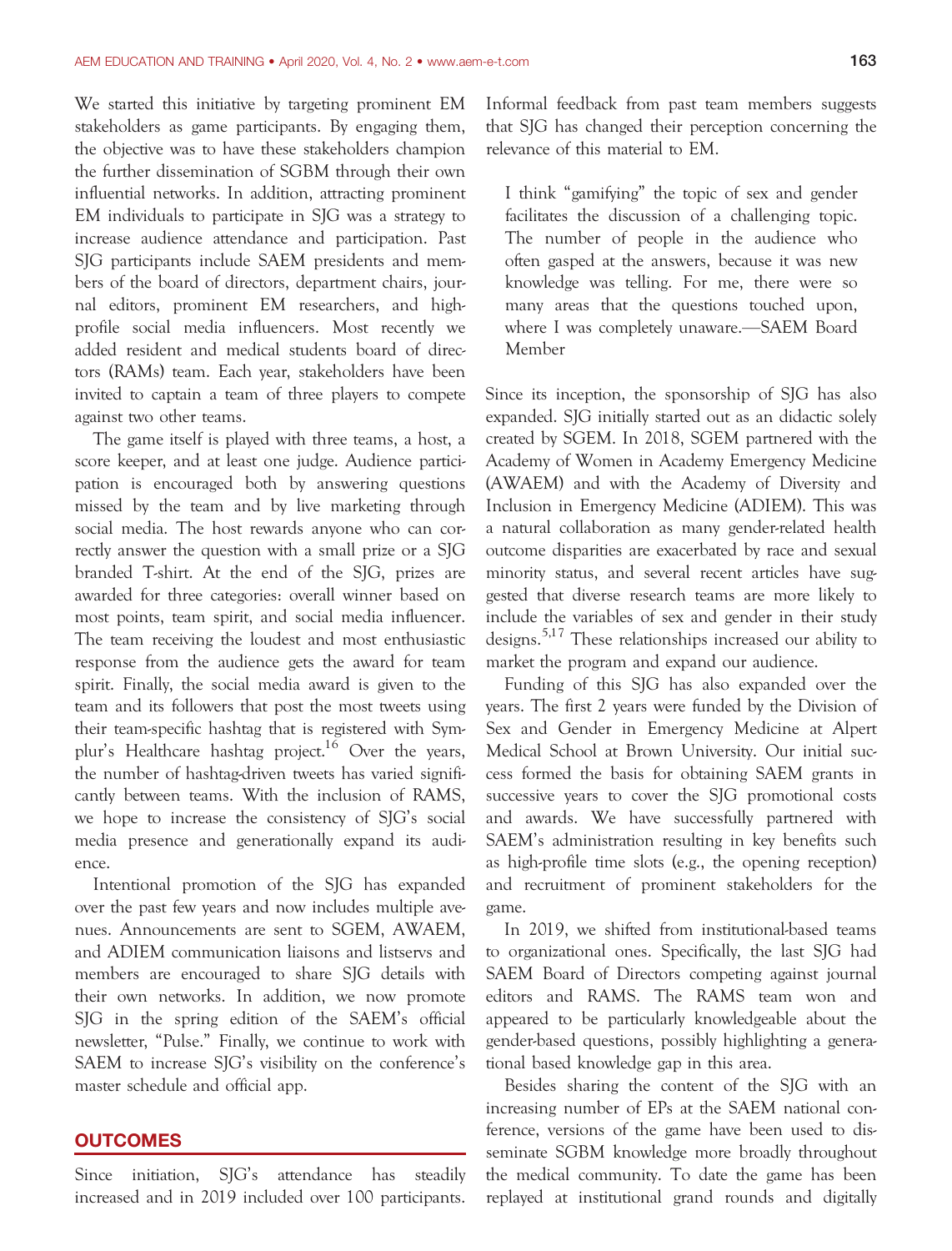shared with other medical educators at the 2018 Sex and Gender Health Education Summit. Finally, we are working to permanently house the game on an openaccess platform "Sex and Gender Specific Health" sponsored by Laura W. Bush Institute for Women's Health and Texas Tech University Health Sciences <https://www.sexandgenderhealth.org/>. In addition, hundreds of educational SGBM-related tweets, many of them sparked by competition for the social media award, have circulated throughout the EM community due to the game. Finally, the membership of SGEM interest group has increased a likely byproduct of increased awareness of SGBM principles.

#### REFLECTIVE SUMMARY

Sex and Gender in Emergency Medicine Interest Group has used several novel methods including SJG to access and engage a diverse EM audience including its key stakeholders about the importance of SGBM in acute care. Besides continuing to optimize SJG's presence and impact at the SAEM national meeting, we intend to expand its use to other high-profile meetings to increase knowledge dissemination. A stronger format for program evaluation would be encouraged for those considering scholarly pursuits with the gamification/serious games type of interventions. Several manuscripts used in recent systematic reviews<sup>18,19</sup> provide insights on how we could have evaluated our program. In this literature the most common outcomes measured were improvements in knowledge, problem solving, skills, and attitudes; rarely do they offer a measure of patient outcomes.<sup>20</sup> One of the most adaptable for our program would be modeled as a "before-andafter" assessment questionnaire similar to that used by Diehl when they improved scores on content, knowledge, and attitudes of clinicians on insulin therapy using a game.<sup>21</sup> These will be important considerations as we begin collecting longitudinal data about SJG's influence and effectiveness in SGBM knowledge translation to EM.

#### REFERENCES

- 1. NIH Guidelines on the Inclusion of Women and Minorities as Subjects in Clinical Research. NIH Guide. 1994. Available at: [https://grants.nih.gov/grants/guide/notice-file](https://grants.nih.gov/grants/guide/notice-files/not94-100.html) [s/not94-100.html.](https://grants.nih.gov/grants/guide/notice-files/not94-100.html) Accessed July 4, 2019.
- 2. National Institutes of Health, Consideration of Sex as a Biological Variable in NIH Funded Research. Number:

NOT-OD-15-102. Available at: [https://grants.nih.gov/gra](https://grants.nih.gov/grants/guide/notice-files/NOT-OD-15-102.html) [nts/guide/notice-files/NOT-OD-15-102.html.](https://grants.nih.gov/grants/guide/notice-files/NOT-OD-15-102.html) Accessed July 4, 2019.

- 3. Yoon DY, Mansukhani NA, Stubbs VC, Helenowski IB, Woodruff TK, Kibbe MR. Sex bias exists in basic science and translational surgical research. Surgery 2014;156:508–16.
- 4. Becker JB, Prendergast BJ, Liang JW. Female rats are not more variable than male rats: a meta-analysis of neuroscience studies. Biol Sex Differ 2016;7:34.
- 5. Sugimoto CR, Ahn YY, Smith E, Macaluso B, Lariviere V. Factors affecting sex-related reporting in medical research: a cross-disciplinary bibliometric analysis. Lancet 2019;393:550–9.
- 6. Phillips SP, Hamberg K. Doubly blind: a systematic review of gender in randomised controlled trials. Global Health Action 2016;9:29597.
- 7. Sex and Gender Health Education Summit. Salt Lake City: University of Utah Health. 2018.
- 8. Safdar B, McGregor AJ, McKee SA, et al. Inclusion of gender in emergency medicine research. Acad Emerg Med 2011;18:e1–4.
- 9. Safdar B, Greenberg MR. Organization, execution and evaluation of the 2014 Academic Emergency Medicine Consensus Conference on Gender-specific Research in Emergency Care - An executive summary. Acad Emerg Med 2014; 21:1307–19.
- 10. Liteplo AS, Carmody K, Fields MJ, Liu RB, Lewiss RE. SonoGames: effect of an innovative competitive game on the education, perception, and use of point-of-care ultrasound. J Ultrasound Med 2018; 37:2491–6.
- 11. Patten BC. Brief: when to place your staff in "Jeopardy"–a CPR teaching strategy. J Contin Educ Nurs 1989;20:136– 7.
- 12. McGregor AJ, Choo EK, Becker B, editors. Sex and Gender in Acute Care Medicine. 1st ed. Cambridge: Cambridge University Press, 2016.
- 13. Legato M editor. Principles of Gender-Specific Medicine: Gender in the Genomic Era. 3rd ed. San Diego: Academic Press, 2017.
- 14. Academy for Diversity and Inclusion in Emergency Medicine Speaker List. Available at: [https://www.saem.org/adie](https://www.saem.org/adiem/get-connected/adiem-speakers-board) [m/get-connected/adiem-speakers-board](https://www.saem.org/adiem/get-connected/adiem-speakers-board). Accessed August 25, 2019.
- 15. FemInEM Speaker Lists. Available at: [https://feminem.](https://feminem.org/speakers/) [org/speakers/.](https://feminem.org/speakers/) Accessed August 25, 2019.
- 16. Symplur's Healthcare Hashtag Project. Available at: [https://www.symplur.com/healthcare-hashtags/.](https://www.symplur.com/healthcare-hashtags/) Accessed August 25, 2019.
- 17. Wison B, Hoffman J, Morgenstern J. Predictive inequity in object detection. Cornell Univ arXiv.og 2019;1902.
- 18. Gentry SV, Gauthier A, Ehrstrom BL, et al. Serious gaming and gamification education in health professions: systematic review. J Med Internet Res 2019;21:e12994.